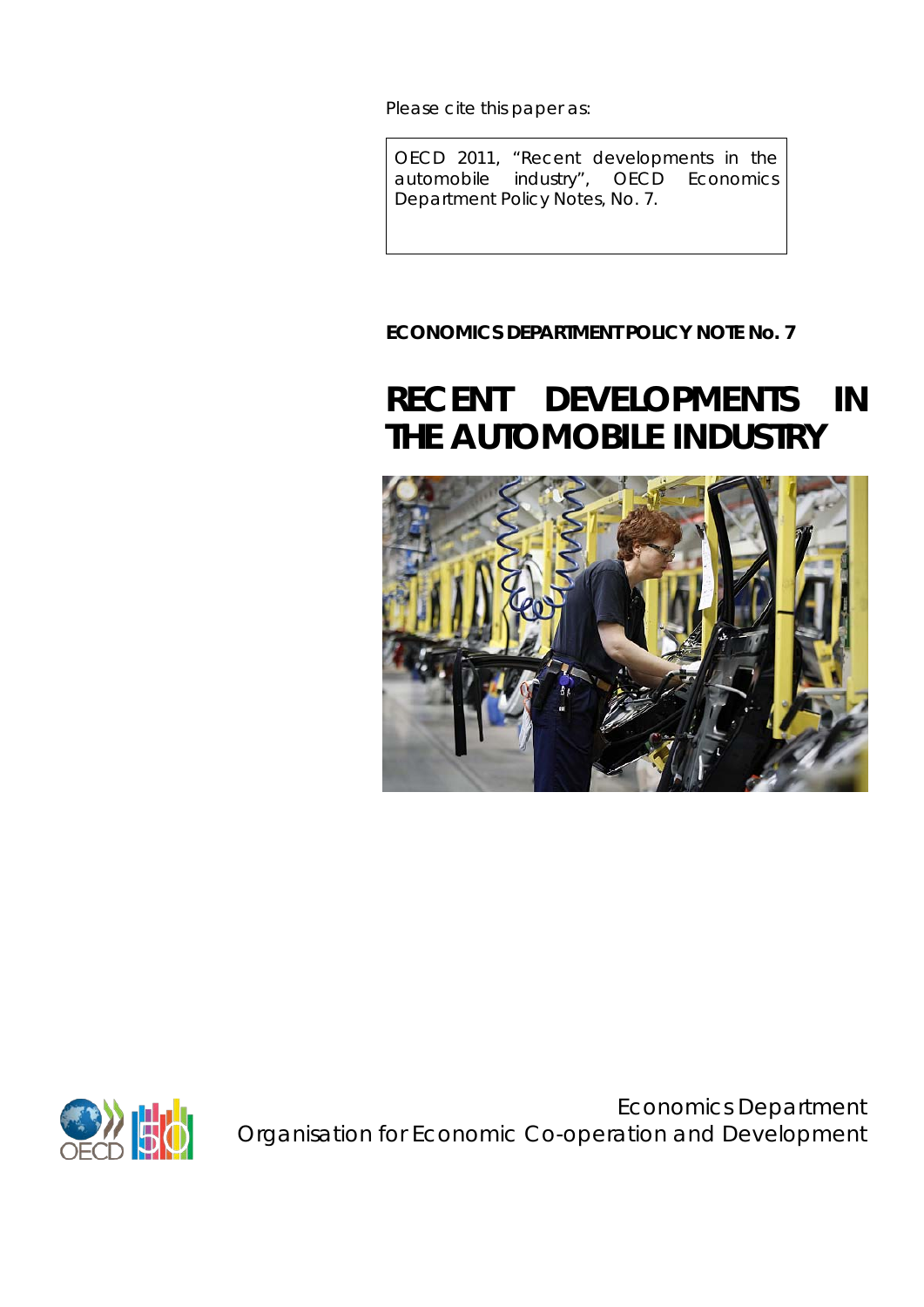## **Recent Developments in the Automobile Industry**

The automobile industry plays an important role in overall business cycle developments. Although the industry accounts for only a small share of industrial output in most OECD economies (around 5½ per cent in the median OECD economy), it is comparatively volatile and can thus, at times, make a large contribution to aggregate fluctuations in economy-wide activity. And with the location of final assembly and motor parts production having become increasingly internationalised over time, disruptions to supply in one country, as in the aftermath of the earthquake and tsunami in Japan this March, can potentially have adverse near-term effects in others.

This note takes stock of recent developments in global car production and sales and explores the extent to which they are contributing to the softening of global activity in the second quarter of 20[1](#page-1-0)1.<sup>1</sup> The main findings are the following:

- A sharp downturn in motor vehicle and parts production accounts for a sizable proportion (well above the direct share of output in total production) of the observed slowing in the growth of economic activity since the early part of 2011. The direct impact of the decline in vehicle and parts production in the second quarter is equivalent to a reduction in the annualised rate of GDP growth of 2½ percentage points in Japan, around ½ percentage point in China and between 0.1 to 0.2 percentage points in the United States, the United Kingdom and France.
- There are clear signs of global supply-chain effects, with production disruptions in Japan in the aftermath of the earthquake and tsunami having direct effects on production, sales and prices in other countries.
- In the major economies, the level of new car sales in April and May is estimated to have been  $4\frac{3}{4}$ per cent below that in the previous two months. This points to some possible underlying weakness in car demand, and thereby private consumption, in the second quarter of this year, even allowing for the impact of shortages in availability and rising car prices due to supply-side disruptions and the effects from the phasing-out of earlier schemes to support car demand.
- At current low levels, car sales are well-below estimated longer-term trend levels in many OECD economies, suggesting that scope remains for strong, pent-up demand for cars to emerge as the recovery progresses.

## **Motor vehicle and parts production**

 $\overline{a}$ 

After declining sharply following the onset of the recession, car production has recovered gradually since the latter half of 2009, helped by considerable direct government support as well as the boost to demand provided by assorted temporary car scrapping schemes to encourage new sales. In the first quarter of 2011, car production in the United States and Germany was over 20% higher than a year earlier, with

<span id="page-1-0"></span><sup>1.</sup> The note follows on from the earlier analysis of Haugh *et al*. (2010).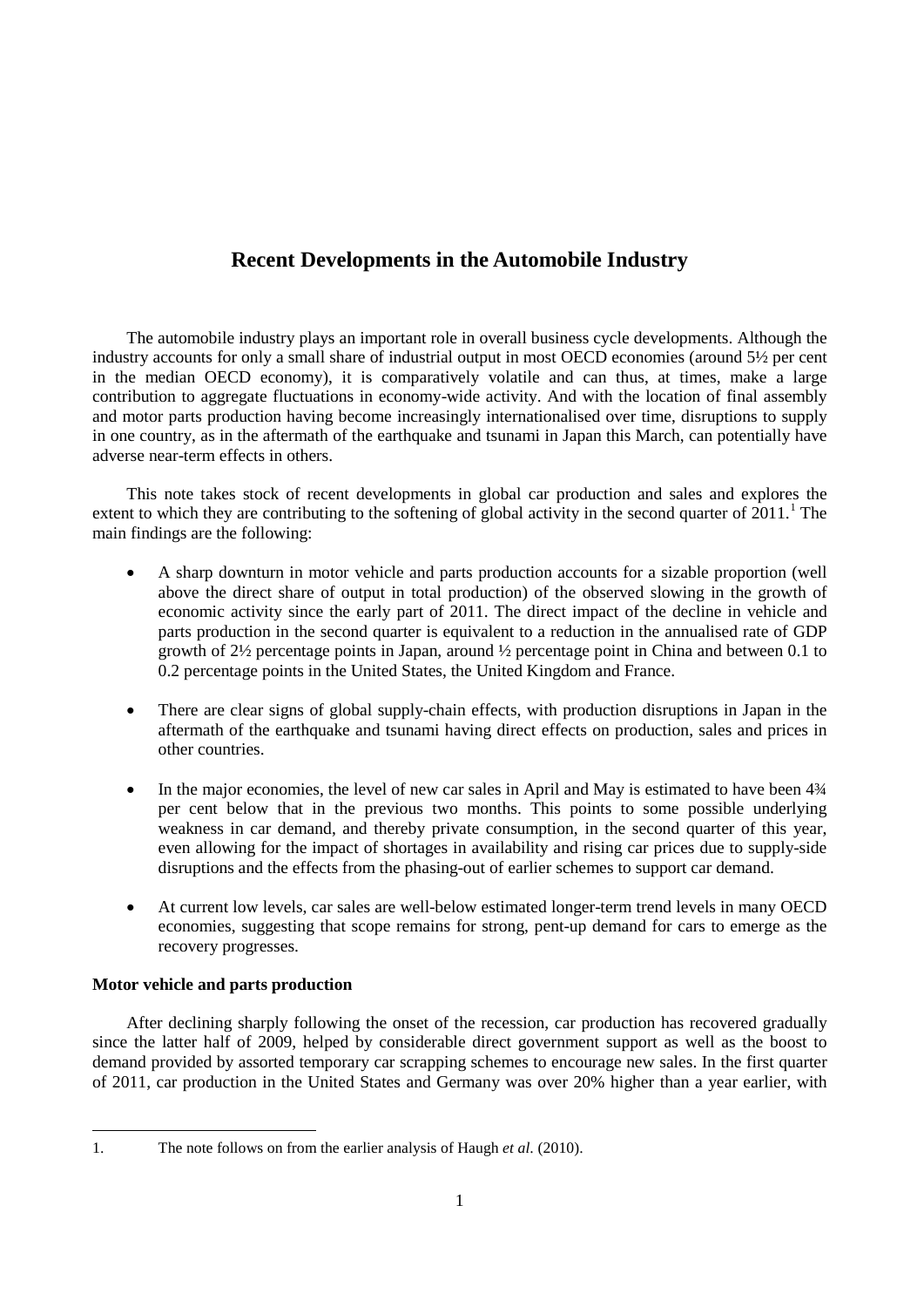production in the United Kingdom and France having risen by 16% and 7%, respectively. This strong growth in production was an important contributor to the pick-up in GDP growth over the same period.

In May 2011, when *OECD Economic Outlook 89* was published, the global recovery was projected to gain further momentum only slowly, with the adverse supply-side shocks from high commodity prices and the earthquake and its aftermath in Japan expected to result in lower activity in the second quarter of 2011, including car production and sales. In particular, anecdotal evidence was already starting to appear that the supply-chain effects of the Japan earthquake could be larger than first assumed. Subsequent evidence has revealed the sizable extent to which motor vehicle production in Japan and elsewhere has been adversely affected, and the large contribution this has made to the softer growth of industrial production in several economies (Figure 1):

- In Japan, the average level of passenger car production in March and April was 55% lower than in January and February, with production declining to a level last seen in early 2009. Production of motor parts declined by 40% in the same period. Together, the production shortfalls in these industries accounted for almost one-half of the large aggregate decline in Japanese industrial production in these months, as well as for a large proportion of the sharp drop in Japanese export volumes. The subsequent bounce-back in production of passenger cars and parts in May represents around three-quarters of the aggregate rise in total industrial production that month. Assuming that production rises by a further 5½ per cent in June (broadly in line with the Survey of Production Forecast), the decline in passenger car and motor parts production in the second quarter is directly equivalent to a decline in GDP of just under  $2\frac{1}{2}$  percentage points at an annualised rate.
- In the United States, the production level of motor vehicles and parts in April and May was  $5\frac{3}{4}$ per cent lower than in February and March, with the level of motor vehicles output declining by just over 7¾ per cent. In contrast, the level of non-motor vehicle industrial production was 0.6% per cent higher in April and May than in the previous two months. Assuming an unchanged level of vehicles and parts production in June, the lower level of vehicle and parts production in the second quarter is directly equivalent to a reduction in second quarter GDP growth of between 0.1-0.2 percentage points at an annualised rate.
- In the major European economies, where monthly data on industrial production are less timely, information is available only for some countries up to May. A large drop in monthly production of motor vehicles (including trailers) has occurred in France and the United Kingdom (where Japanese car affiliates make up a large share of the industry). In contrast, provisional data for Germany show that after a small decline in April, there was a marked jump in motor vehicle production in May, taking the level of output well above the first quarter average.<sup>[2](#page-2-0)</sup> Motor vehicle production remained well above the levels seen during the recession in all three economies.
- In China, production data from the China Association of Automobile Manufacturers show that the number of cars produced in April and May was around 3% lower than a year earlier. On a seasonally adjusted basis, the level of production in April and May is estimated to have been some 8½ per cent weaker than the average in the first quarter of 2011. Assuming an unchanged

<span id="page-2-0"></span> $\overline{a}$ 2. In the United Kingdom, the average level of motor vehicle production in April and May was around 5¼ per cent lower than the average in the first quarter of 2011. In France, motor vehicle production in April was some 5% lower than the average level in the first quarter of 2011. Assuming unchanged vehicle production in May and/or June, the second quarter decline in vehicle production would be equivalent to a reduction of 0.1 percentage points in GDP growth in France and a reduction of 0.2 percentage points in UK GDP growth (at annualised rates).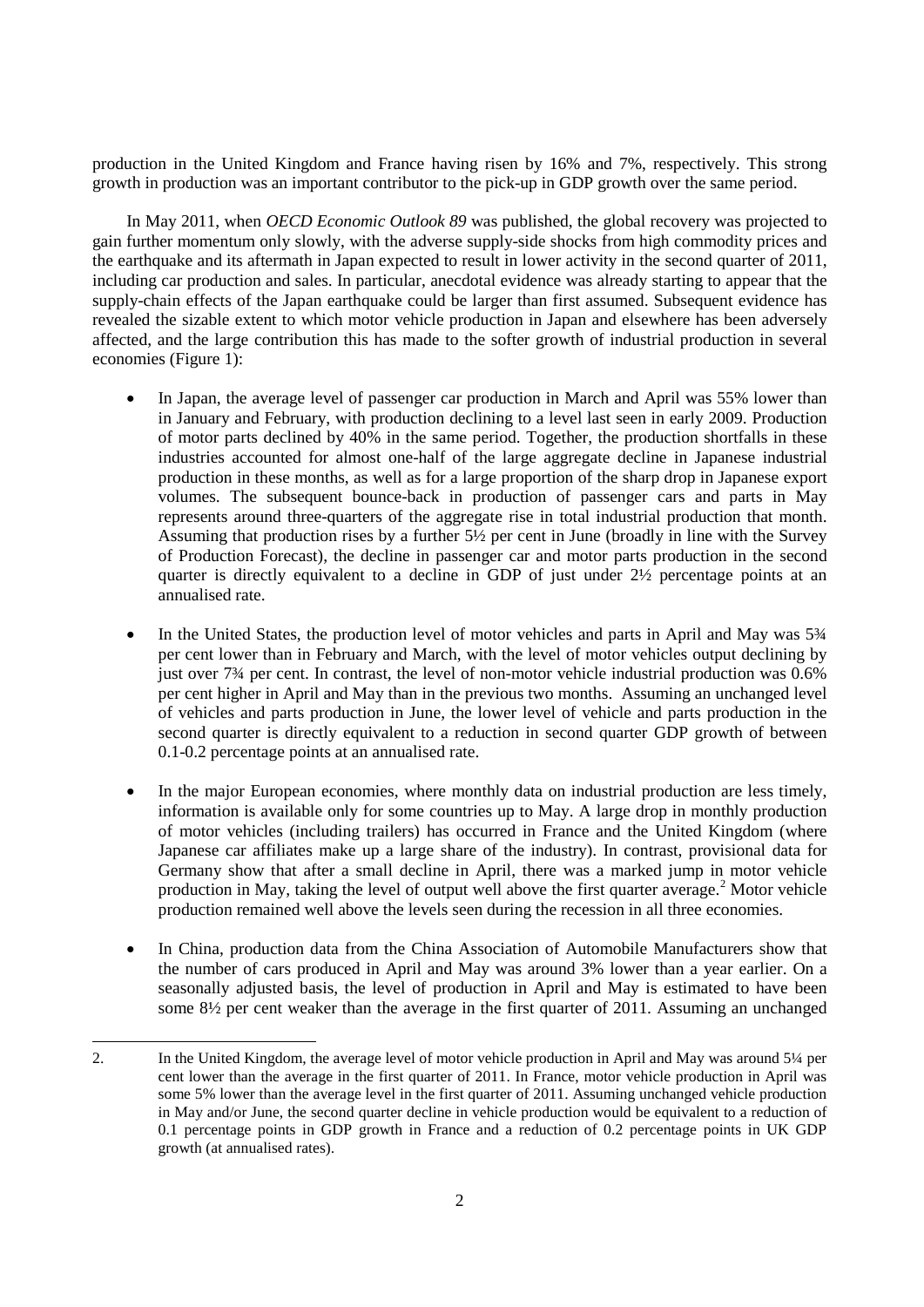level of production in June, the second quarter decline in production is equivalent to a reduction of around  $\frac{1}{2}$  percentage point in the annualised rate of GDP growth in that quarter.<sup>[3](#page-3-0)</sup>

The global location of automotive production, including that by Japanese companies, has become increasingly dispersed in recent years.<sup>[4](#page-3-1)</sup> By 2009, less than half of the passenger car production by the largest six Japanese producers was undertaken in Japan (Figure 2).<sup>[5](#page-3-2)</sup> The most notable change over the past decade has been the increasing share of final assembly undertaken in China. Assembly production outside Japan includes sizable inputs of specialised components imported from Japan. Survey evidence indicates that around 40% of the raw materials and parts procured by Japanese motor vehicle affiliates in Asia and Oceania are sourced from Japan (JETRO, 2010). In addition, any decline in the availability of specialised parts from Japan will also affect non-Japanese car manufacturers that use such parts.

The growth and changing location of foreign production thus means that a temporary supply-chain disruption from Japan could now have larger direct spillover effects in other countries than would have previously been the case. In the aftermath of the natural disasters in Japan, it is clear that this has been the case. Indeed, even as the collapse in the domestic production levels of the major two Japanese car producers began to ease in May, their overseas production continued to weaken considerably (Figure 3).

The disruption to production in Japan and elsewhere seems likely to prove relatively short-lived, provided that disruptions to power supply fade. During the latter half of this year, production of parts and vehicles in Japan is likely to continue to gradually return towards more normal levels, providing a boost to production outside Japan as well. Such favourable effects should help global output growth to strengthen in the second half of 2011.

#### **New car registrations**

 $\overline{a}$ 

Car sales are highly correlated with private consumption in many OECD countries. After having risen steadily through 2010 and the early months of 2011, new car sales have also recently weakened in several economies (Figure 4).<sup>[6](#page-3-3)</sup> Combining sales data for the United States, Japan, the euro area and China, the level of sales in April and May this year was only marginally lower than in the same period a year ago, but around  $4\frac{3}{4}$  per cent lower than that in the previous two months.<sup>[7](#page-3-4),[8](#page-3-5)</sup>

The monthly profile of car sales and registrations through 2010 and the first part of this year is likely to have been affected to differing extents across countries by the varied timing of the expiration of remaining incentive schemes to encourage the purchase of new cars (Haugh et al., 2010). More generally, part of the current weakness of car sales may also reflect an underlying weakness in household incomes in some OECD countries in the first half of the year, with rising inflation, modest job creation and the onset

- <span id="page-3-2"></span>5. The six producers are Toyota, Honda, Nissan, Mitsubishi, Mazda and Suzuki.
- <span id="page-3-3"></span>6. The data for the United States are for light vehicle sales, covering passenger cars and light trucks.
- <span id="page-3-4"></span>7. The sales data are seasonally adjusted. Provisional industry data for the United States suggest that seasonally adjusted light vehicle sales may have fallen by a further 2-3 per cent (month-on-month) in June. On this basis, total sales in the second quarter of 2011 would be 6¾ per cent lower than in the first quarter.
- <span id="page-3-5"></span>8. To the extent that the decline in car sales will be used as an indicator of the contribution of the motor vehicle sector to GDP, the GDP impact of the weak auto sector in the second quarter in some countries could be larger than the direct production effects reported in the previous section.

<span id="page-3-0"></span><sup>3.</sup> Official production data in China cover all transport equipment production. These data also point to a sharp slowing in production growth, with production in May 7.8% higher than a year earlier, compared to the double-digit annual growth rates seen up to March this year.

<span id="page-3-1"></span><sup>4.</sup> See, for example, Bailey *et al*., (2010) and Sturgeon and Van Biesebroeck (2010).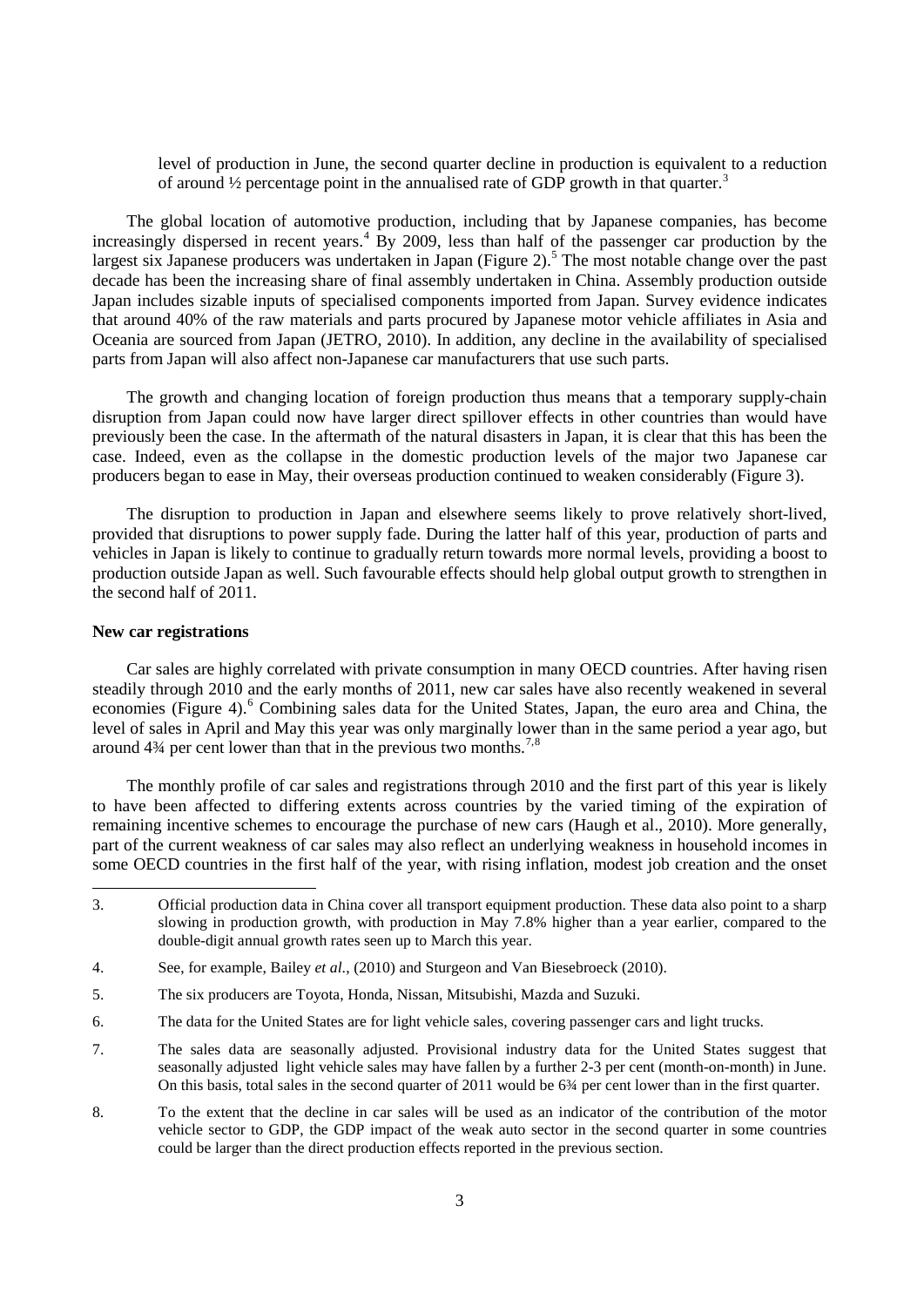of fiscal consolidation all acting to damp the growth of real household disposable incomes.<sup>[9](#page-4-0)</sup> This will have added to the restraints on consumption growth arising from the need for ongoing balance sheet repair. And in China, as well as other emerging market economies in which spare capacity has largely been absorbed, policy measures to moderate the pace of GDP growth may also be damping demand at the margin.

The particular shortfall in the availability of some Japanese cars in the second quarter of this year may also have contributed to overall sales weakness. For instance, anecdotal evidence points to rising waiting times for delivery of new cars and the June Federal Reserve *Beige Book* (covering activity until end-May) suggests that car sales in some areas have been held back by a shortage of inventories in some car dealers as a result of supply-chain disruptions.

Demand may also have been reduced in the near-term by the relative price increases for new vehicles that have occurred in some markets as a result of supply-chain shortages. This is particularly apparent in the United States consumer price data (CPI), with new motor vehicle prices in May some 2½ per cent higher than in February. Price increases have also been apparent in the United Kingdom and France, with the annual rate of growth of the motor vehicle component of the harmonised consumer price index rising from 0.8% and 1% respectively in the first quarter of 2011 to over 1½ per cent in April and May.

The shortfalls in the supply of Japanese-brand cars could, however, have been offset to some extent by the switching of demand towards non-Japanese models, rather than by the postponement of demand. There is some evidence consistent with the view that some form of switching may have been occurring in the United States and Europe in the second quarter this year (Figure 5). Even so, aggregate sales remained comparatively weak. In the United States, the second quarter decline in the sales of the three main Japanese producers accounts for only a little over one-half of the overall decline in (seasonally adjusted) car sales in the quarter.

Looking further ahead, there remains plenty of scope for strong, pent-up demand for cars to emerge as the recovery strengthens. An updated comparison of actual and trend car sales, with the latter derived as in Haugh *et al.* (2010), suggests that the annualised level of car sales in first five months of 2011 in the euro area, Japan, the United Kingdom and the United States remains below trend (Figure 6).<sup>[10](#page-4-1)</sup> On this basis, in all of these economies, and the United States and Japan in particular, pent-up demand for cars is potentially an important source of shorter-term cyclical robustness when household disposable income growth and consumer confidence start to pick up once more.

 $\overline{a}$ 

<span id="page-4-0"></span><sup>9.</sup> For instance, in the United States, real household disposable income in May 2011 was little changed from the level in December 2010.

<span id="page-4-1"></span><sup>10.</sup> The medium-term trends are estimated using a non-linear relationship between income per capita and car ownership, population growth and scrapping rates.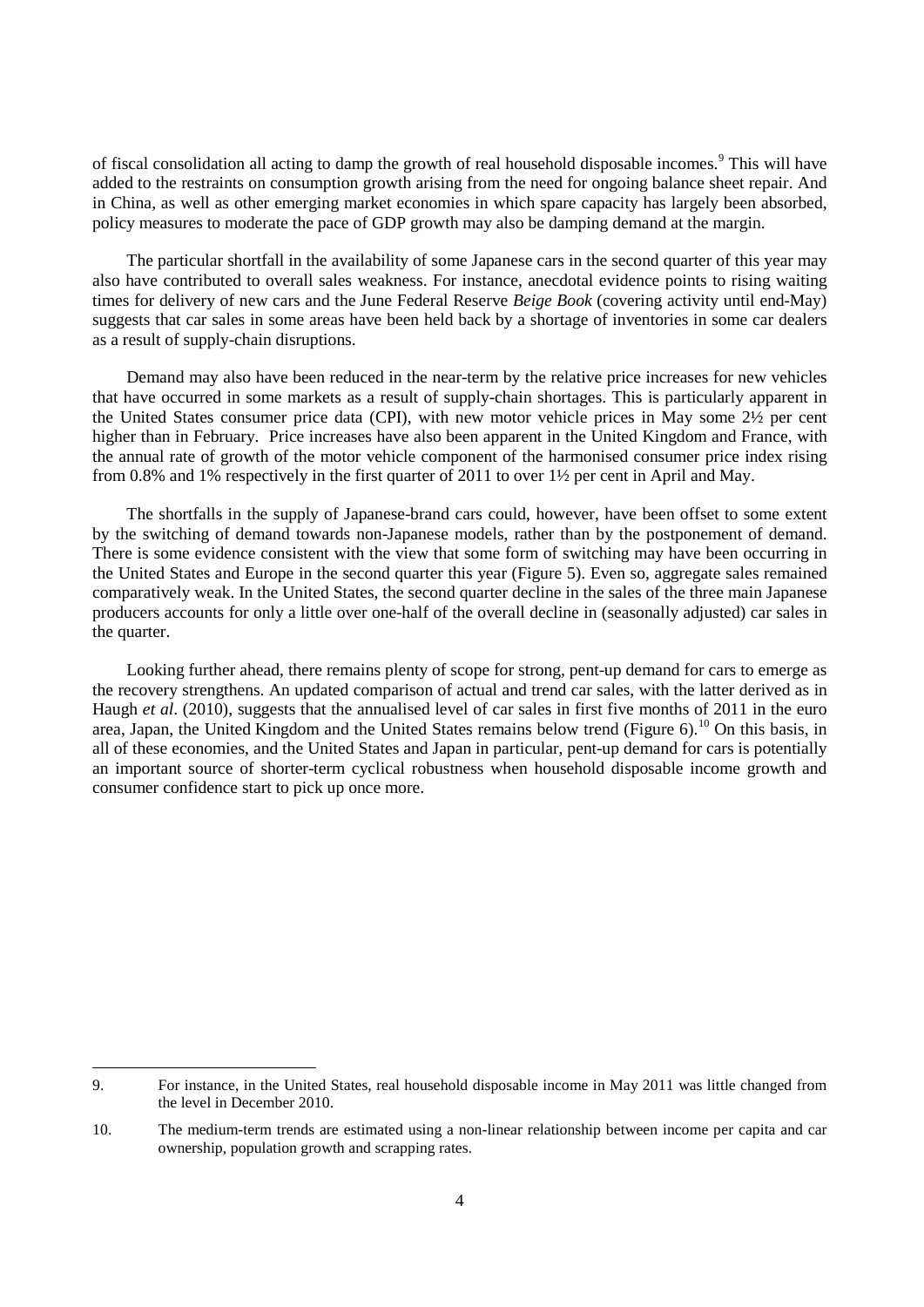## **References**

- Bailey, D., A. de Ruyter, J. Michie and P. Tyler (2010), "Global Restructuring and the Auto Industry", *Cambridge Journal of Regions, Economy and Society*, Vol. 3, pp. 311-318.
- Haugh, D., A. Mourougane and O. Chantal (2010), "The Automobile Industry In and Beyond the Crisis", *OECD Economics Department Working Papers*, No. 745.
- JETRO (2010), *Survey of Japanese-Affiliated Firms in Asia and Oceania (FY 2010 Survey)*, Japanese External Trade Organisation.
- Sturgeon, T.J. and J. Van Biesebroeck (2010), "Effects of the Crisis on the Automotive Industry in Developing Economies", *World Bank Policy Research Working Paper*, No. 5330.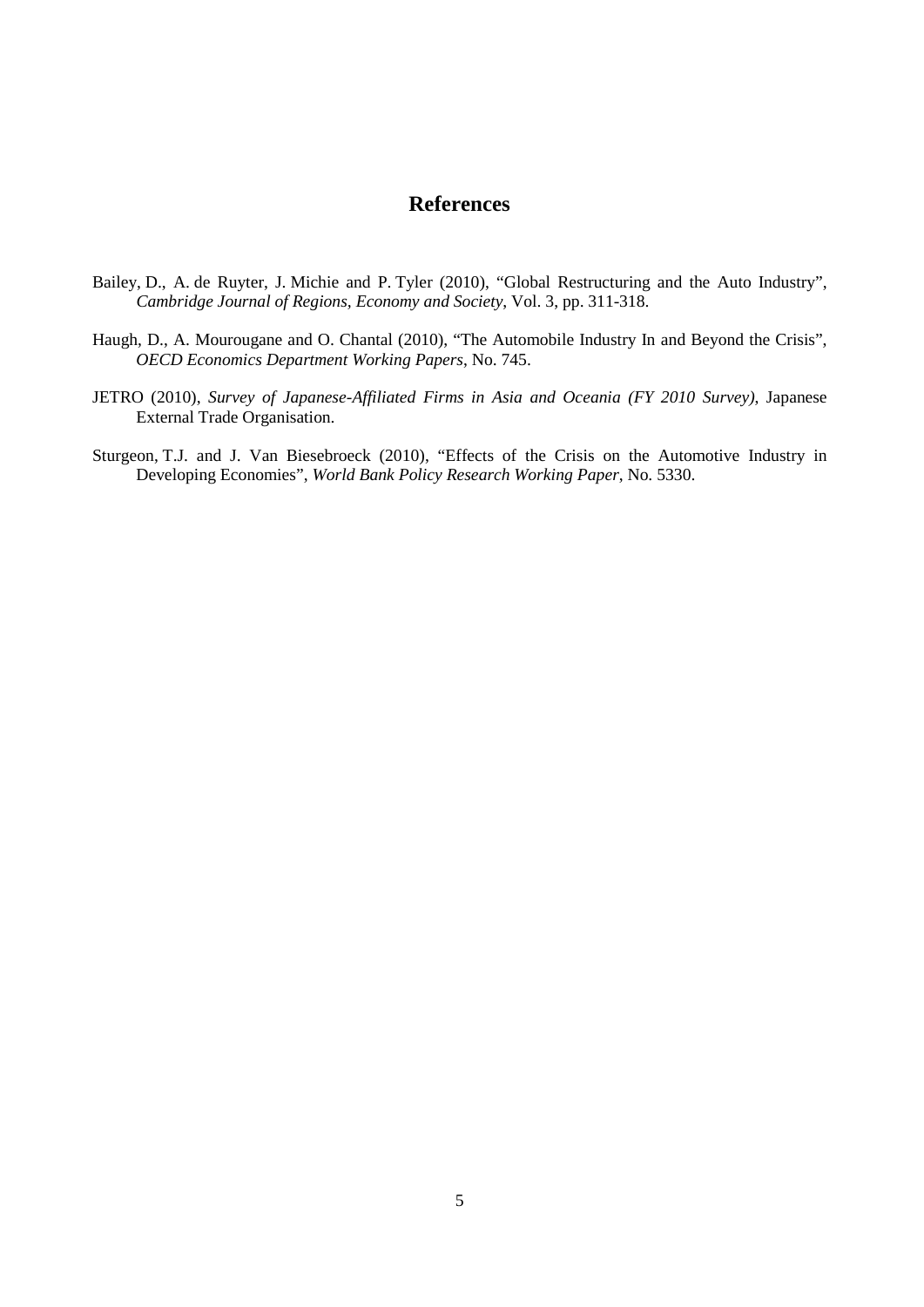

**Figure 1. Industrial production and motor vehicle and part production**



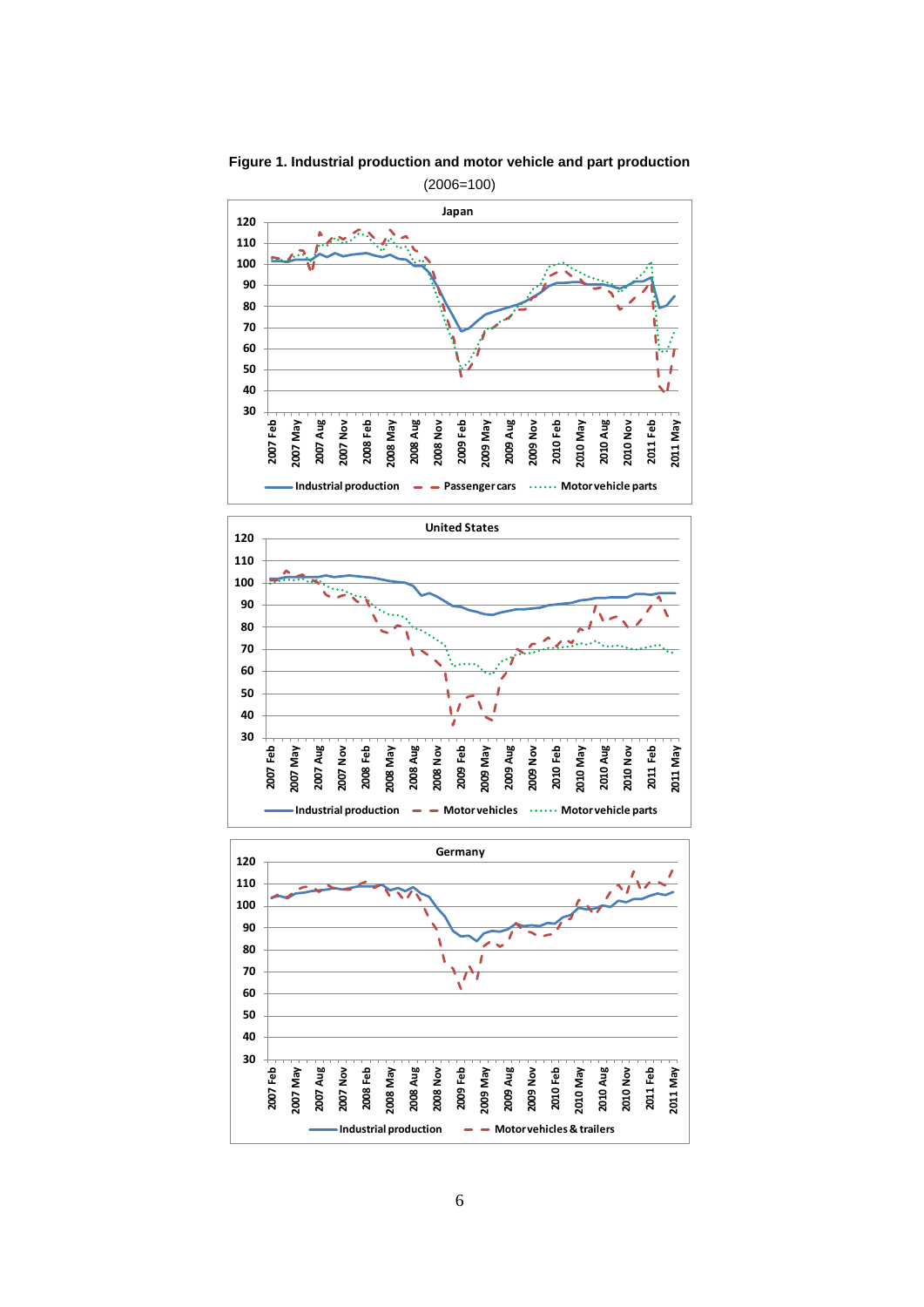





Source: Federal Reserve; METI; Deutsche Bundesbank; Office for National Statistics; INSEE.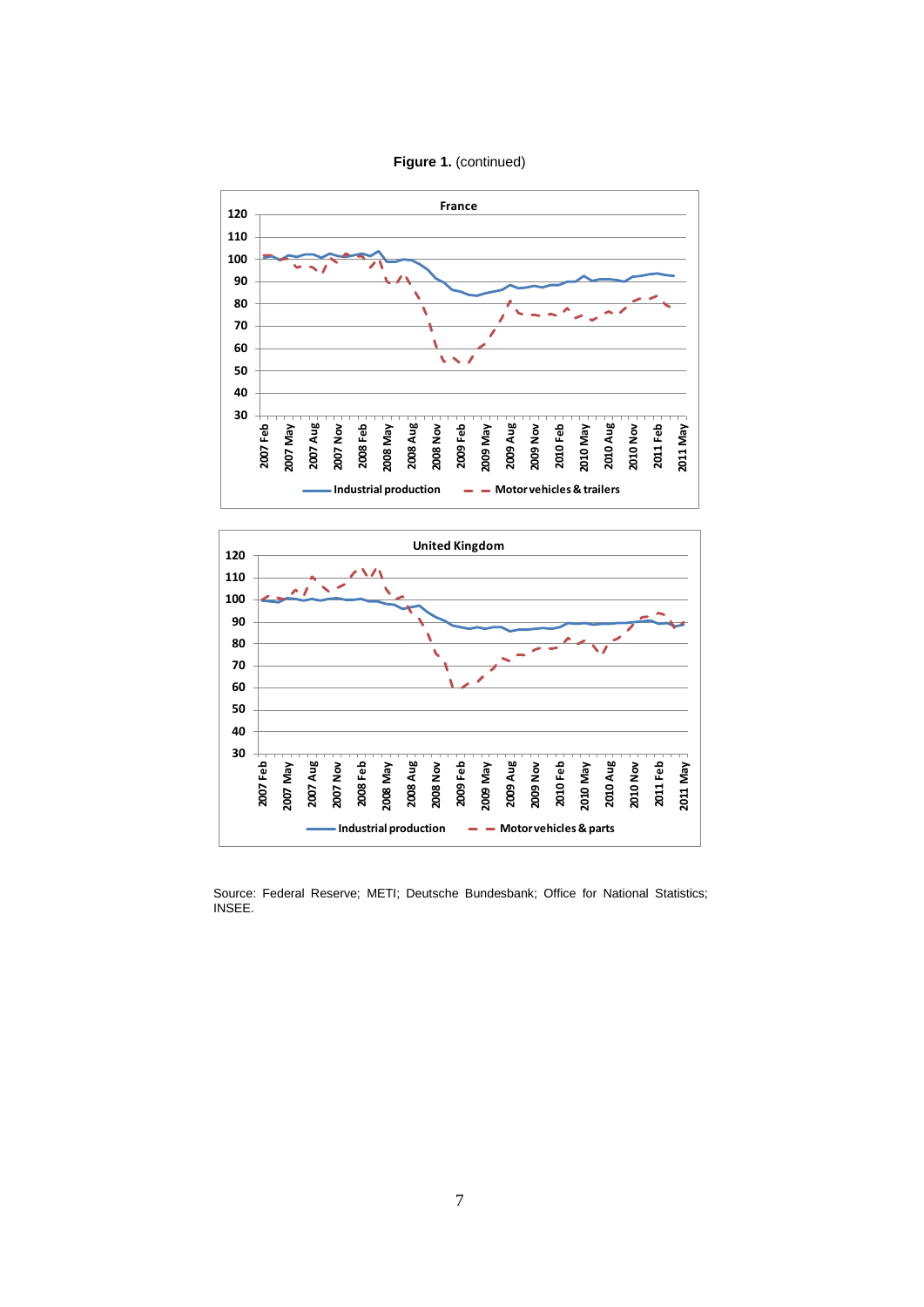

**Figure 2. The changing location of Japanese car production (% shares)**



Source: The International Organisation of Motor Vehicle Manufacturers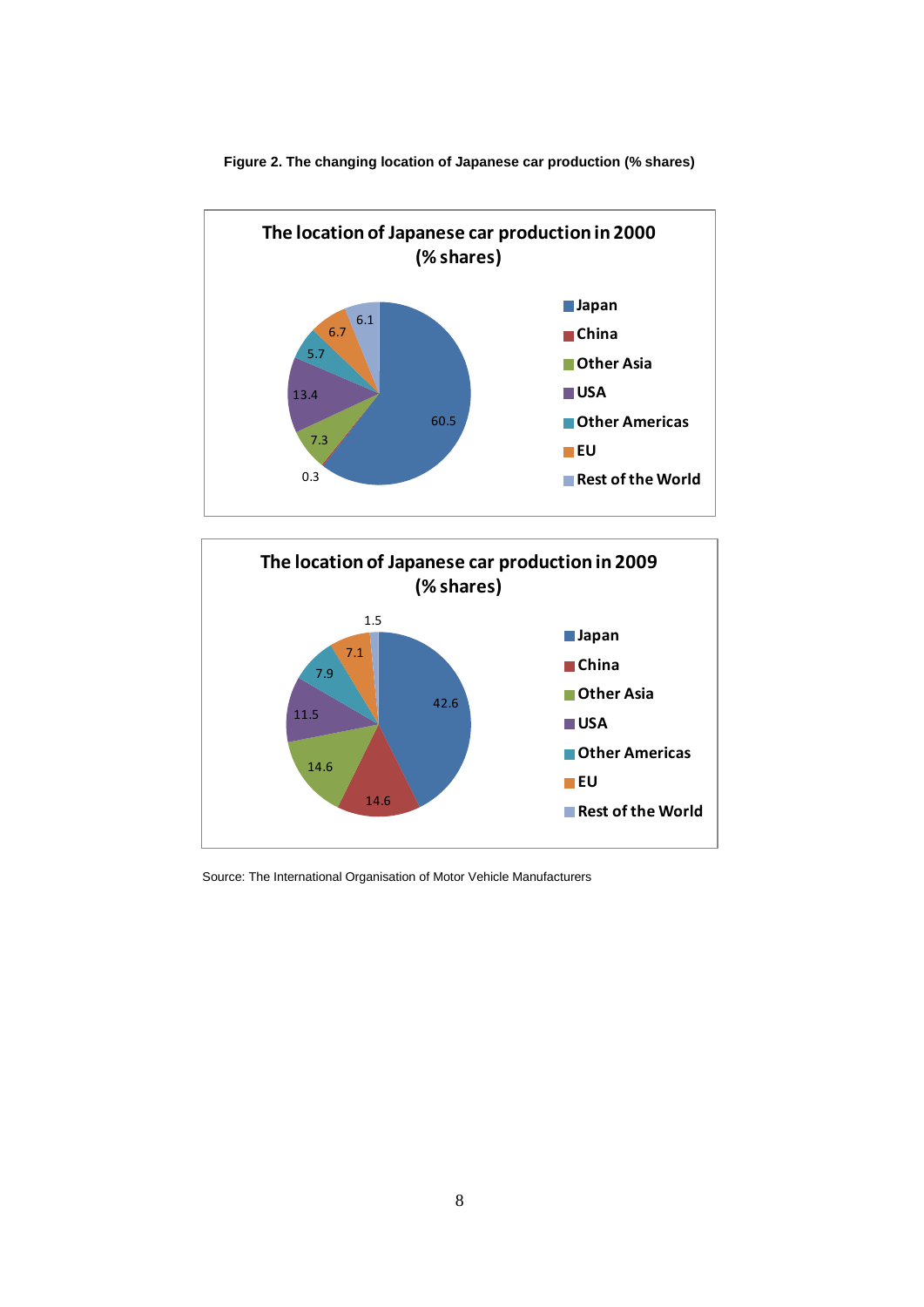#### **Figure 3. Japanese automobile production**



(% change from year earlier, number of units produced)

Source: Toyota Motor corporation and Honda Motor Co. Ltd monthly reports of production inside and outside Japan.



(2010=100)

**Figure 4. Recent trends in new car registrations** 

Source: Bureau of Economic Analysis; European Central Bank; China Association of Automobile Manufacturers; Japan Automobile Manufacturers Association.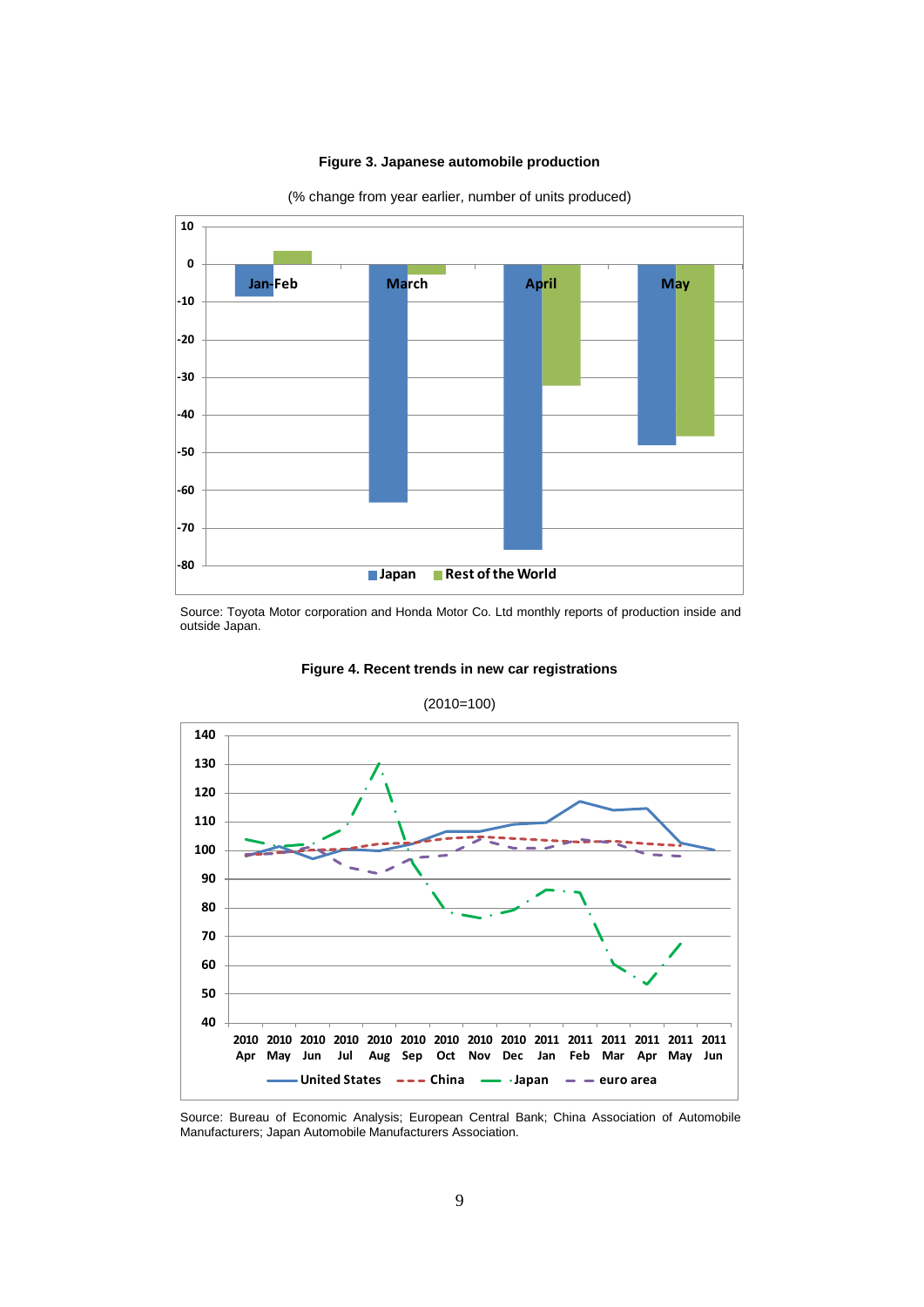### **Figure 5. Car sales by manufacturer**

(% change from year earlier, number of sales)





Note: United States data are for light vehicle sales and European data are for passenger car sales. The European Q2 data are for April and May only. The data for Japanese cars cover sales by Toyota, Honda and Nissan in the United States and Europe, plus sales by Mitsubishi, Mazda and Suzuki in Europe.

Source: Bureau of Economic Analysis; Autodata; Association des Constructeurs Européens d'Automobiles; company sales reports.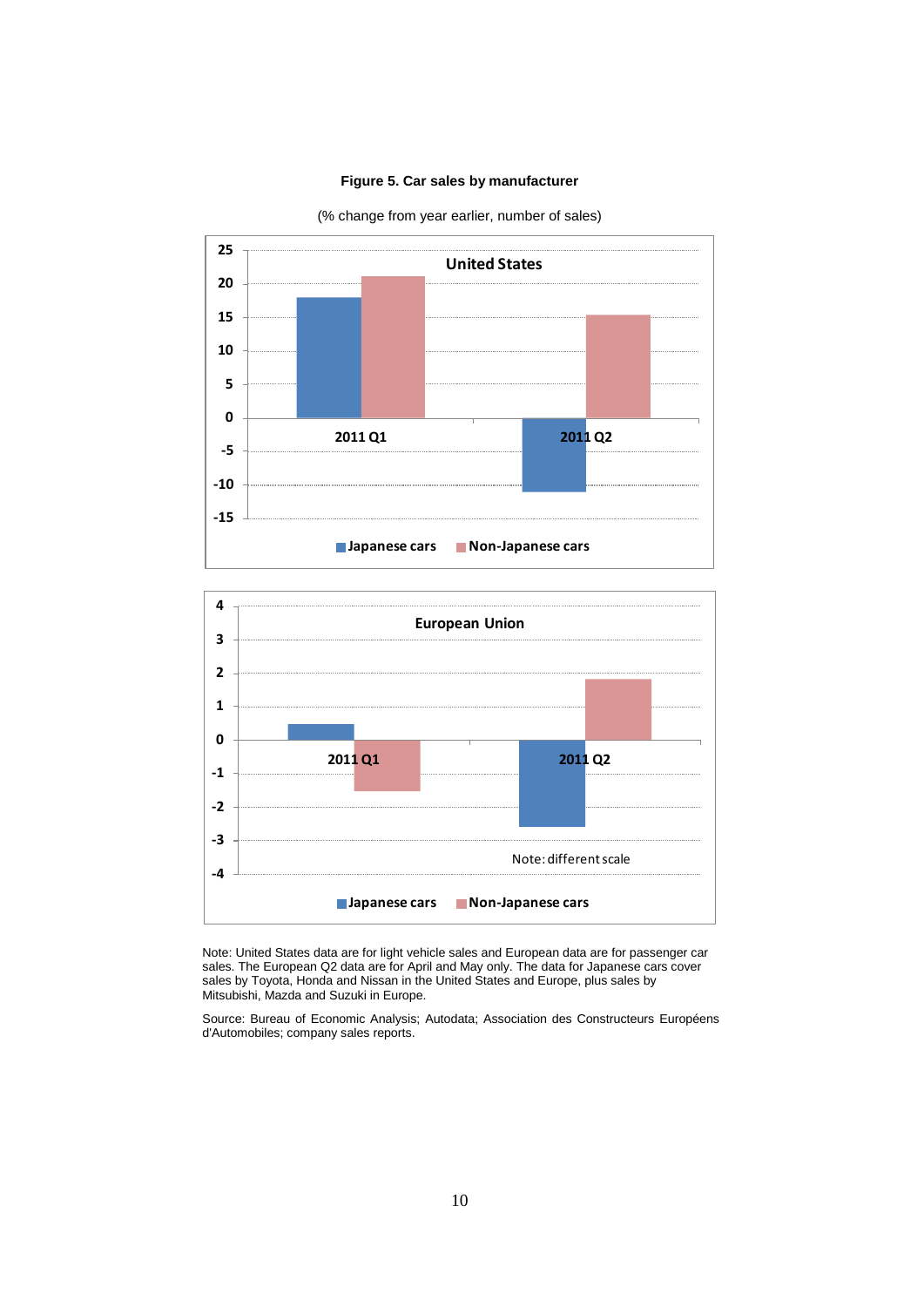

Actual and trend car sales 1995-2012, number of cars in million



Note: Estimates for 2011 are based on annualised sales in the first five months of 2011.

Source: Haugh et al. (2010); Datastream; China Association of Automobile Manufacturers; Japan Automobile Manufacturers Association; and OECD calculations.